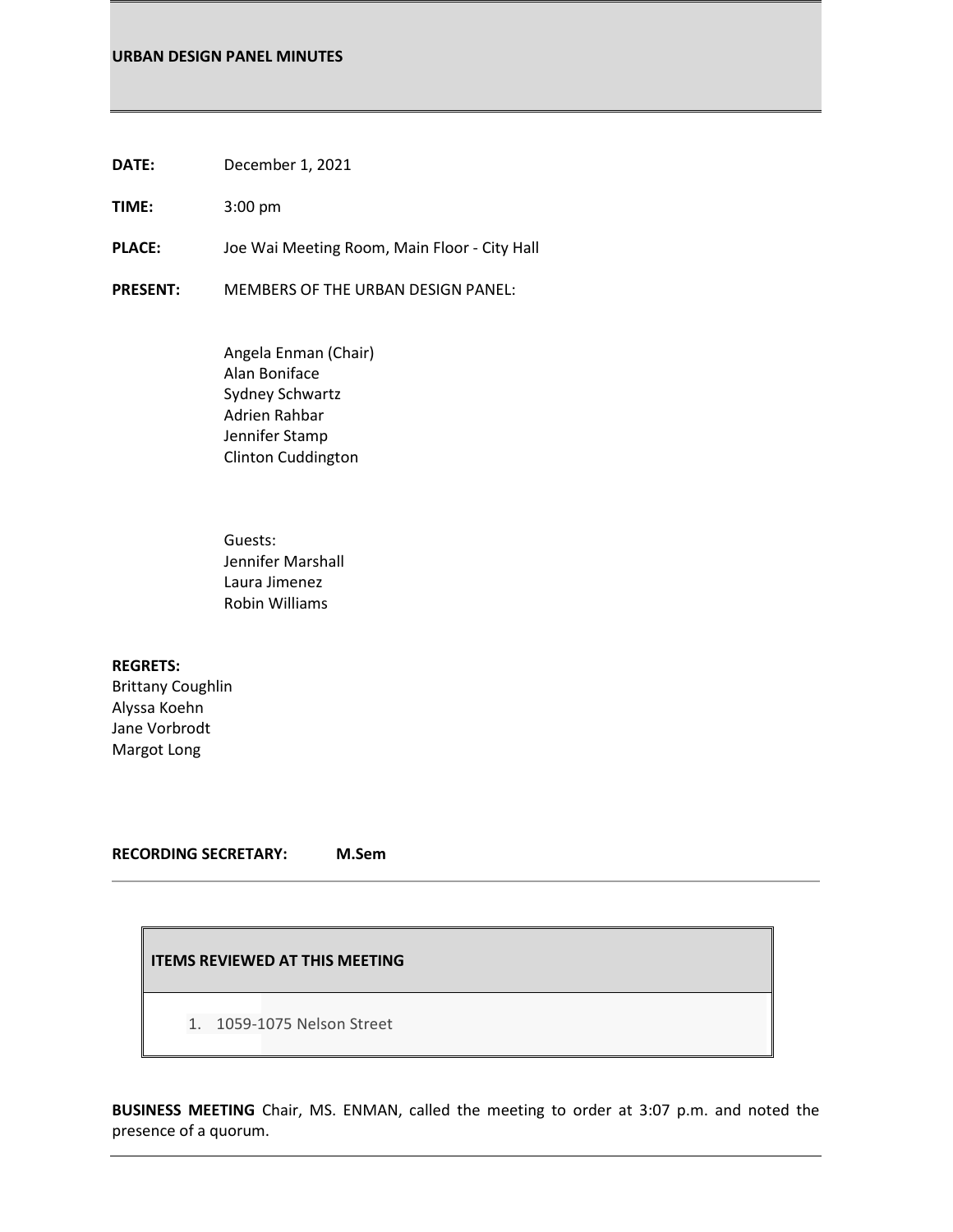| 1. | <b>Address:</b>            | 1059-1075 Nelson Street                                                                                                                                                                                                                                                                                                                                                                                                                                                                                                                                                                                                                  |
|----|----------------------------|------------------------------------------------------------------------------------------------------------------------------------------------------------------------------------------------------------------------------------------------------------------------------------------------------------------------------------------------------------------------------------------------------------------------------------------------------------------------------------------------------------------------------------------------------------------------------------------------------------------------------------------|
|    | <b>Permit No.:</b>         | DP-2021-00589                                                                                                                                                                                                                                                                                                                                                                                                                                                                                                                                                                                                                            |
|    | Description:               | To develop a 60-storey Passive House tower with 485 residential<br>Dwelling Units, consisting of 102 Non-market Rental units (Social<br>Housing), Market Rental units, and 350 market condo units; all over<br>levels of underground parking with vehicle parking spaces and Class<br>A bicycle parking spaces and Class B bicycle spaces. The building<br>height is 585 ft. (to the top of mechanical screening), the net floor area<br>is, and the floor space ratio (FSR) is. This application is being<br>considered under the Council approved CD-1 Bylaw, West End<br>Community Plan, and the General Policy for Higher Buildings. |
|    | Zoning:                    | $CD-1$                                                                                                                                                                                                                                                                                                                                                                                                                                                                                                                                                                                                                                   |
|    | <b>Application Status:</b> | <b>Complete Development Application</b>                                                                                                                                                                                                                                                                                                                                                                                                                                                                                                                                                                                                  |
|    | <b>Review:</b>             | Second (First as DP)                                                                                                                                                                                                                                                                                                                                                                                                                                                                                                                                                                                                                     |
|    | Architect:                 | <b>IBI Group</b>                                                                                                                                                                                                                                                                                                                                                                                                                                                                                                                                                                                                                         |
|    | Delegation:                | Gwyn Vosi, IBI, Architect<br>Tom Wright, WKK, Architect                                                                                                                                                                                                                                                                                                                                                                                                                                                                                                                                                                                  |
|    |                            | Dan Yang IBI, Landscape Architect                                                                                                                                                                                                                                                                                                                                                                                                                                                                                                                                                                                                        |
|    |                            | Rick Gregory, Brivia Group, Owner/Developer<br>Lorne Rickets, RDH, Sustainability Consultant                                                                                                                                                                                                                                                                                                                                                                                                                                                                                                                                             |
|    | Staff:                     | Hamid Shayan, Development Planner                                                                                                                                                                                                                                                                                                                                                                                                                                                                                                                                                                                                        |

# **EVALUATION: Recommend Resubmission (5/1)**

# **Planner's Introduction:**

Development planner, Hamid Shayan, began by noting this is the DP application at 1059-1075 Nelson St. The scope of work is to develop a 60-storey passive house residential building contains 501 units, all above 10 level of underground parking. The FOD is approved by Council and already endorsed by UDP.

This presentation is aiming to highlight design modifications from rezoning to DP subject of addressing the previous panel's recommendations and Urban Design Rezoning conditions.

The proposed application has been approved at public hearing on April 28th 2020 to rezone from RM\_5B (residential) to CD-1 .The proposed CD-1 Bylaw allows for a maximum height of 585 ft. and a maximum density of 24.7 FSR. The proposed building contains a mix of market strata, market rental and social housing units. This project is located in a unique and busy block at central business district shoulder and will be surrounded by some significant landmark buildings.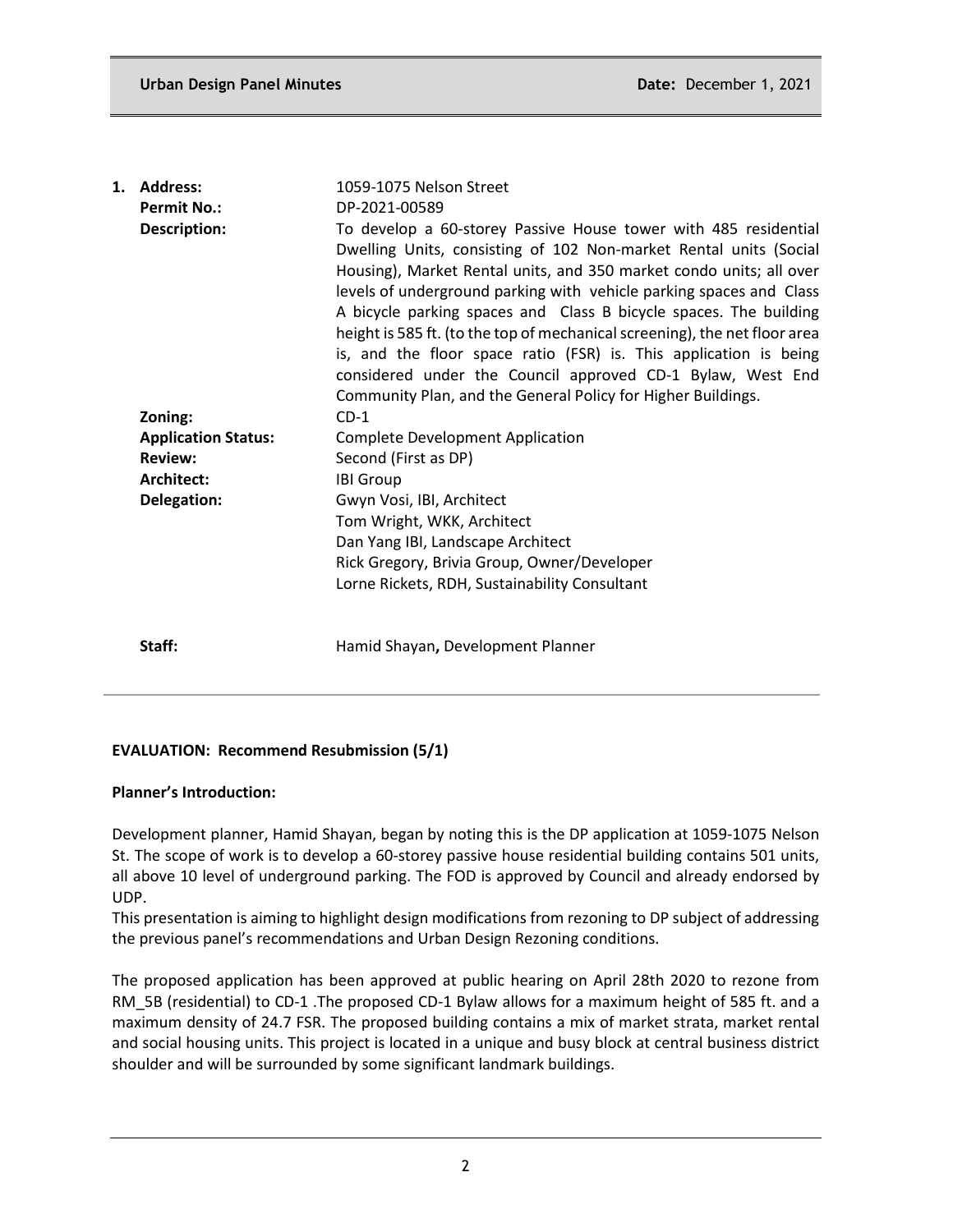This proposal is governed by several council - approved policies including CD-1 bylaw, West End community plan, and higher building policies. At Rezoning, staff concluded that this building complies with policies objectives such as:

Built Form Guiding Principles: Reinforce the Dome-Shaped Skyline, Strengthen the Urban Frame, Adhere to Prevailing View Corridors, Recognize Transitional Role in Form and Scale.

As it was mentioned, the proposal at rezoning was reviewed and supported by the Urban Design Panel on June, 2019 (12 to 1) subject of following recommendations:

Further shaping and sculpting of the crown form

Further design development of the building form to help mitigate the floor plate in relation to the ground plane and public realm.

Further design development of the public realm to support the interaction of the neighborhood. Explore and provide options for the public amenities.

Further reconsideration of the gap and its functionality in terms of meeting sustainability objective and growing capability of the plant material.

Further consideration of the indoor and outdoor amenities for residents.

The overall form of development which approved by council, complies with CD-1 and all applicable policies in terms ofoverall height, tower foot print area, tower siting and separation, and view and shadowing. The application also proposes to meet the Passive House standard to achieve significantly lower energy consumption, which meets the enhanced energy requirements of the policy. Staff considered the passive house as an innovative approach which contributed the tallest passive house building to the City.

Besides that, the curved outline as the most distinctive visual feature of the tower is maintained during the development process of the application, and helps it to respond to the expectation of the Higher Buildings Policy. The applicant is also considering an improved window system for this Passive House project that would allow them to use less insulation. Sustainability is supportive of the change in glazing in principle, because it helps advance the technology around zero emissions buildings.

It will slightly increase the FSR and staff approved to add text amendment in CD-1 bylaw to address this change.

Since RZ the design has the following modifications:

The midblock connection has been proposed inside the property by provision of 2.5 m right of way from lane to Nelson St which will be connected to the adjacent property's inter connection.

The floor plate has been revised and increased at ground plane.

Direct access to the elevators provided for social housing from Nelson Street and it is separated from amenity.

As a result of these changes, the diagonal columns are eliminated and the building connected to the ground by extending the columns and vertical elements

Some adjustments have been implemented in the lobby and building interface to Nelson St.

the gaps in the massing have been removed and the elevations have been softened.

the green metal cladding has been introdeced as a lighting strategy. the loading requirements has been met at the lane

The H-shape floor plate has been simplified to a more rectangular form. The previous landscaped gaps have been converted to the regular 5-6' deep balconies

the strata market units' amenity floor has been moved up to the 60th floor from level 16. So the large cantilevered balcony has been eliminated.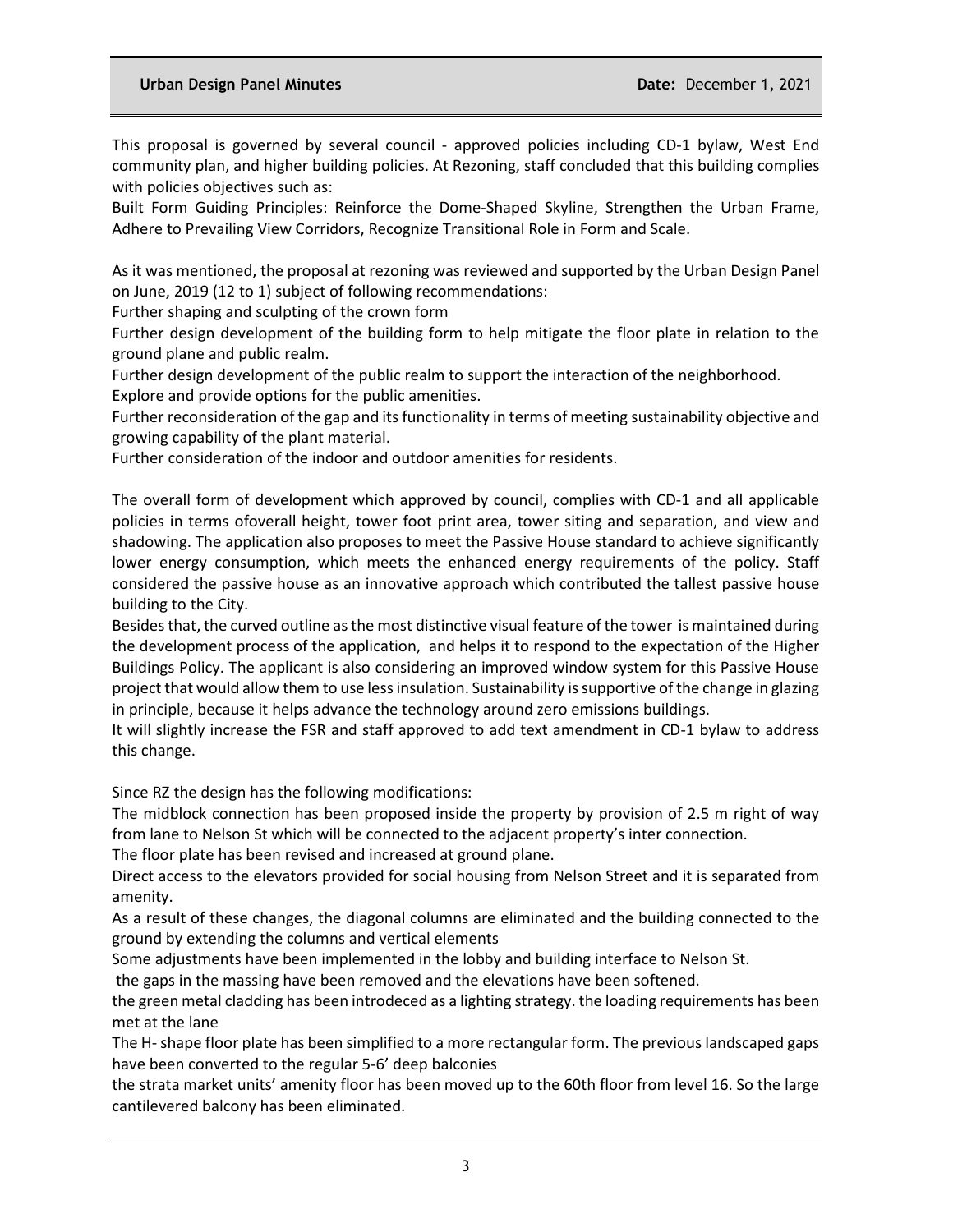In RZ staff recommended to consider quality, appearance, durability and energy performance of materiality and detailing to be integral to design intent.

The crown has been revised by provision of mural walls.

The DP shows smoothing out the envelope to eliminate the steps. This requires sloping the glass and horizontal metal band to simply follow the curve.

With all the design refinements there is no change of shadowing particularly on Nelson Park and school from RZ.

# **Advice from the Panel on this application is sought on the following:**

1. Overall Design Development and Materiality

a) Please comment on the overall evolution of the proposed building design, architectural

expression, articulation of massing, and material pallet between rezoning and development permit.

b) Does the proposal establish a significant and recognizable new benchmark for architectural creativity and excellence.

2. Public Realm

a) Please provide feedback on the overall evolution of public realm interface between rezoning and development permit with particular consideration of:

i. How the building transitions to and interfaces with the ground plane;

ii. The quality of the public realm and building interface at the lane;

iii. The overall performance of the north-south through-block connector as an active and inviting pedestrian link.

3. Sustainability, Microclimate and Biodiversity

a) Please comment about the building's contribution to these aspects in relationship to its anticipated architectural excellence.

# **Applicant's Introductory Comments:**

Principle changes:

- The middle internal openings that were previously there, the benches were already removed. The entire change to the plate that occurred was a compression of it to keep the area the same but to alleviate and get more setbacks on the sides.
- Another change was the built form in the materiality is the skin itself. Before it was a made up of a series of terraces where everything was orthogonal. Now it is a smooth form that runs all the way up. The smooth form is made up of three tones of metal panel. There is still the silver band for the horizontals, a dark charcoal for the verticals and the green band in the middle as an accent that runs up both lane side and street side of this project. Lighting will be added to make building notable and seen from distant views, an iconic building on the skyline.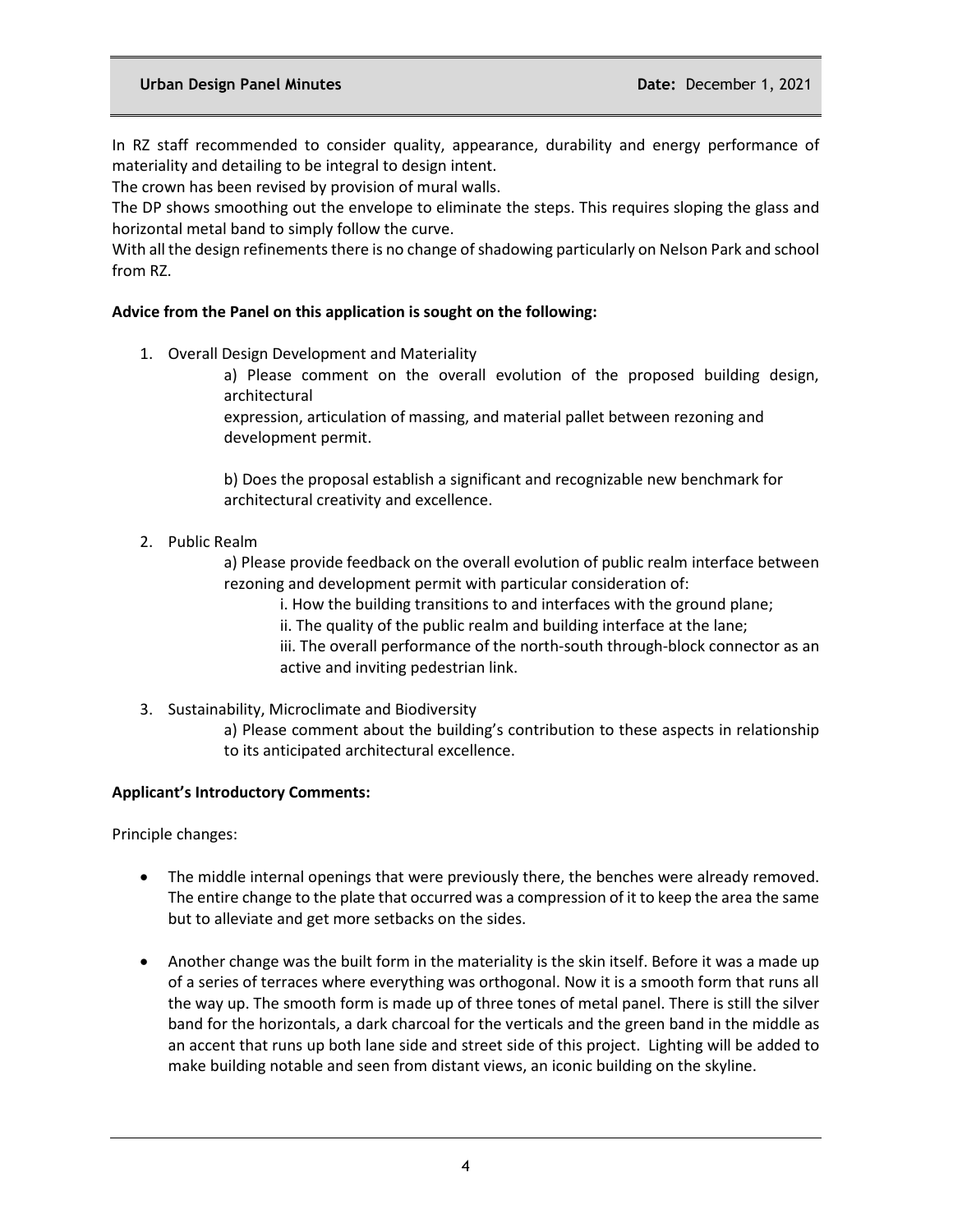- At grade, the columns are pushed into the building face to increase public realm. There is one side dedicated to the community to have pedestrian walkway with bench seating and planters. On the alternate side facing the neighbor there is more private area for the affordable housing component.
- Also at grade, the indoor amenity space was enhanced and programmed, it was left a bit looser at rezoning stage, now it shows meeting rooms, lounge, family area, storage and office.
- The mid-level amenity space was re-located to the upper level of the building. Everyone in the building will be getting all the high level views not just the penthouse units.
- On the roof apartment it use to be a private deck for the penthouse units, now it will be a public amenity for the building.
- There is an elevator access that connects the amenity indoor to the amenity outdoor which is one level lift and will not require to increase the size of the apartment.
- The apartments remain the same height, everything is compressed into that volume for the mechanical purposes that is required.
- The detailing of the railing is intended to be a clear glass rail without any vertical extensions. It will be a high end detail and there are curve glass on those balconies.
- At top of the building, it was made up of segmented rings that were sticking out of the façade and straight at the top, there has been a slight re-curvature inwards but it is now a smooth form curving inwards. This subtle change will make the building look smoother, cleaner, and simpler in its design.
- The intention of the feature at the top behind the glass is to create something artful on the wall, it is a feature that will be colourful and textural and will be seen from various buildings around town from distance views.

Landscape goals are to foster resilience, sustainable and healthy communities in the west end context.

To achieve these goals landscape provides the following design solutions:

- Along Nelson, mature trees will be made and concrete sidewalks will be re-paved.
- The south side landscape along Nelson Street has three pocket plazas, one in front of each entry and one in the middle. Bike racks are provided at each entry plaza. Aligning with the center of the building, a sculpture creates the focal point in front of the building. Planters and wavy seating on both sides frame this pocket plaza. The planters will use the same material as the building facade.
- The east side landscape features pedestrian pathway connecting Nelson Street and Ted North Lane. This space is generously sized by an enhanced 2.47m wide SRW on this property, which is contiguous with the existing 2.47m wide SRW path on the neighbouring property. The pathway is characterized by planter beds with integrated seating that allow clear sightlines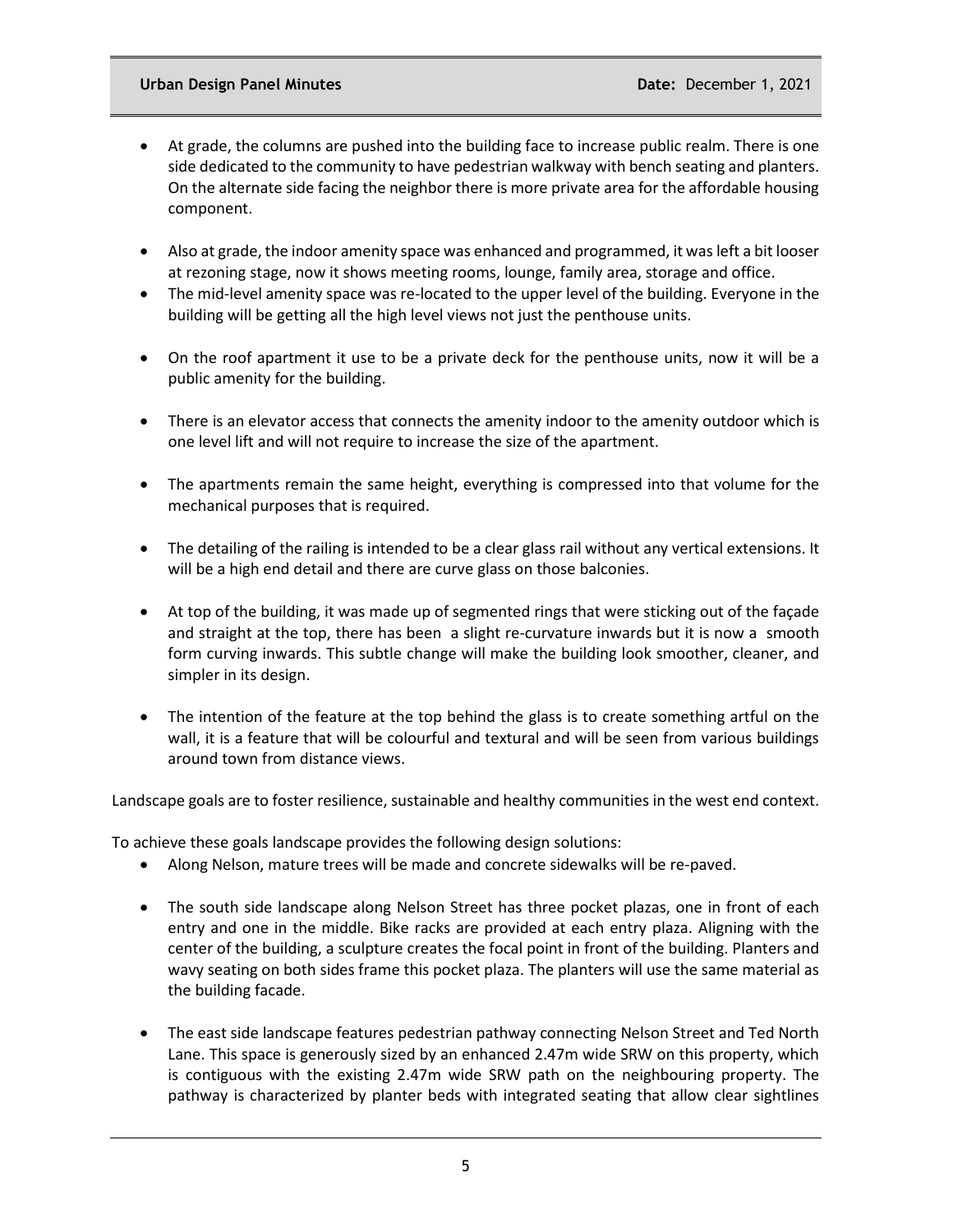from both public roadways for safety. Extensive planting beds provide a pleasant green open space in which to relax.

- The west side landscape features a large outdoor patio, an edible landscape area, and children's play area adjacent to, and visible from, the social housing lobby and indoor amenity room. Continuous planting beds at the perimeter of these spaces provide privacy from the public roadways. The fence along the property's west boundary is designed to provide privacy while maintaining the neighbour's access to natural light.
- Including edible and native plants throughout the site.
- Bird friendly design.
- Level 21 to rooftop amenity was created to have a large social gathering area.
- The outdoor amenity space for market housing is on the mechanical roof level, and includes a hot tub, lounge area, BBQ area and seating area. Planters with trees and groundcover define the various areas.
- Integrate as much planting as possible to help with stormwater management.
- Regarding glazing, the original design had a window system that had a thick wall assembly to reach passive house levels. Looking at solutions to include curtain walls that can still achieve the thermal targets. There are discussions also with manufacturers to use vacuum glass.
- Sustainability, it is meeting the City of Vancouver targets as a passive house building.

Applicant took questions from Panel.

# **Panel's Consensus on Key Aspects Needing Improvement:**

Having reviewed the project, it was moved by **MR. BONIFACE** and seconded by **MR. CUDDINGTON** and was the decision of the Urban Design Panel:

THAT the Panel Recommend Re-submission to the project with the following recommendations to be reviewed by City Staff:

- 1) Design development to improve activation of the ground plane and public realm to better foster neighbourliness and community building.
- 2) Design development to how tower hits the ground to enhance contextual relationship and neighbourliness of ground plane.
- 3) Design development to increase quantity of amenity and arrangement of rooftop amenity space and proposed programming and improve social sustainability.
- 4) Design development to architectural expression and materiality to speak more to the passive house and residential nature of project and the origin of design concept, including east and west facades.
- 5) Consider relocating children's play area to south west corner of site.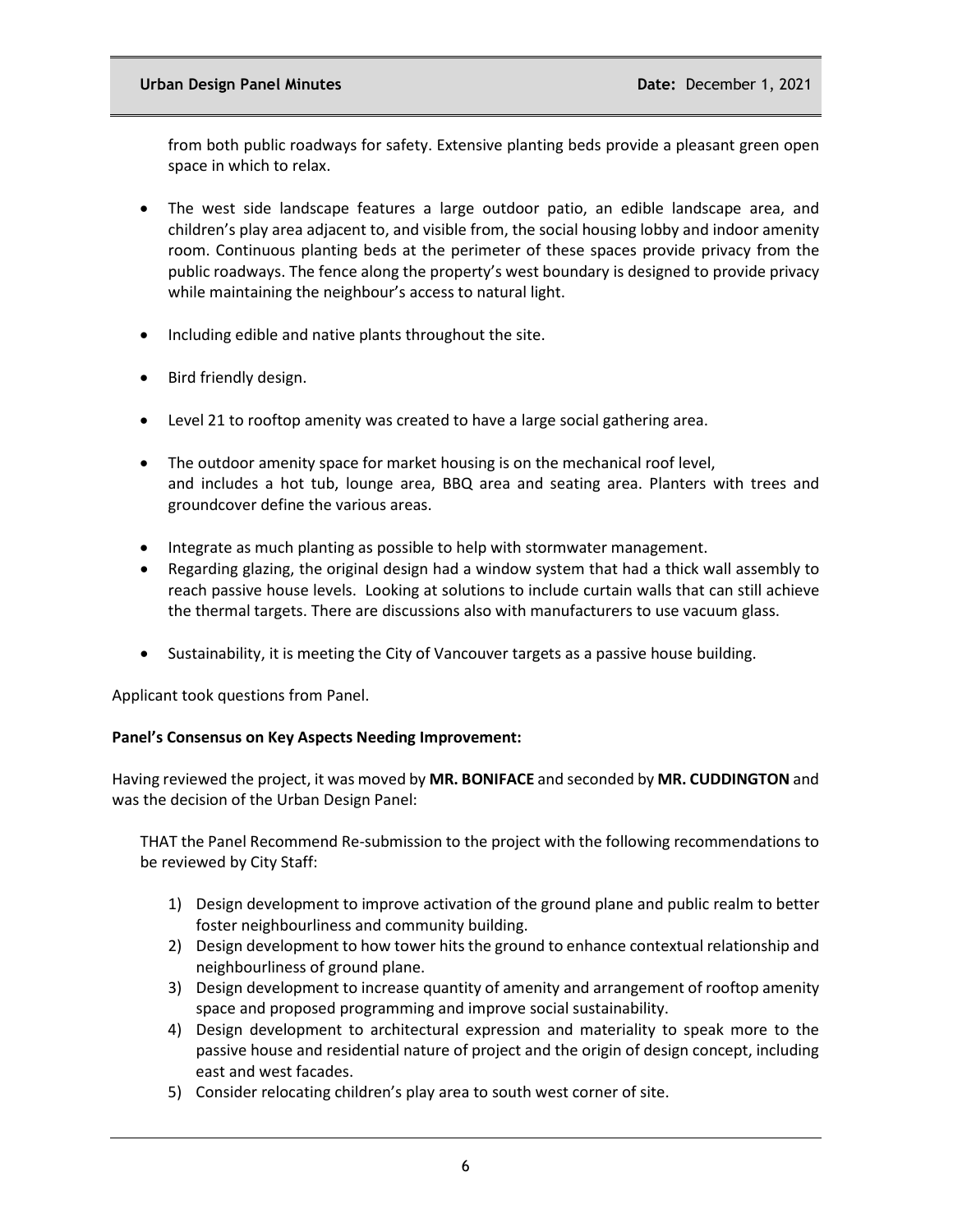#### **Panel Commentary**

There was strong support for achieving Passive House and provision of social housing.

There were mixed comments on the evolution from rezoning to the development permit stage. Some noted the benefits of simplification and others noted a de-volution that was less than hoped for.

Some panelists noted the concept for the form and materiality have become dis-associated from the origin of the project, some describing it as a diagram that has not developed.

Some panelists noted the opportunity for passive house uniqueness could be expressed on the building rather than using green paint and light.

Panel noted the building feels quasi-residential and quasi-office, feeling more corporate than residential.

Some panelists noted the unique form for a passive house is refreshing i.e. the balconies are hiding the inner walls of the building, adding variations that one might not see on a passive house.

Panelists noted the contextual relationship and neighbourhood fit should be considered.

Some panelists noted appreciation for the quietness and simplicity of expression.

Panel lamented the loss of landscape on the building.

Panel noted concerns for resolution of building at top and bottom of building.

Panel noted the crown is more defined.

A panel member noted the architectural creativity is evident especially the glazing.

A panel member noted the site looks less congested than it did at rezoning in particular the bottom two floors.

Panel suggested further design development of the tower to ground plane.

A panel member encouraged using the height to its advantage by sculpting the top and making it more elegant. The parti is not clear.

Panel noted the removal of the protruding amenity deck since rezoning makes the form more cohesive, and there is much improvement to the column at grade being less congested.

Panel noted concerns with the ground plane. There were suggestions to activate the ground level to provide more open space. Currently, it is lacking and pinched around the building and is dismissive of context.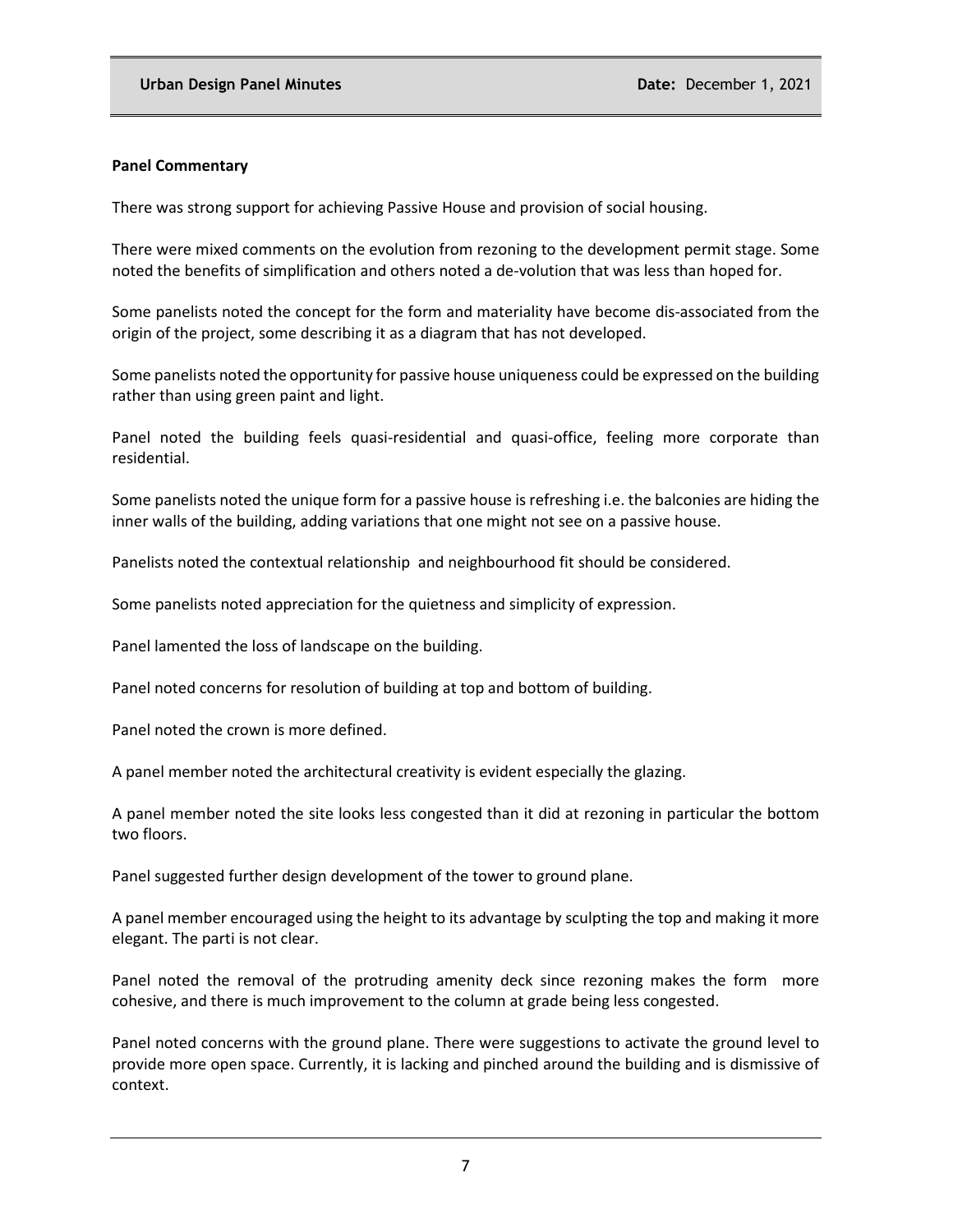Some panel members were concerned the ground plane was more abrupt than needs to be and suggested changing the colour or depth to give it a more smooth appearance. Another panel member noted when the tower hits the ground plane the acute corners feel very abrupt. It was also noted how the building lands on the ground is very dismissive. There is no clear relationship with landscape and programming.

Panel noted a lost opportunity by filling in the bands with residential rather than communal space. The original scheme had open spaces with planting going all the way up the building. The current scheme feels the building is packed with residential space.

A panel member noted with 501 units going into the neighbourhood there are concerns with density and impact on the sense of community.

Panel noted the separation of the amenities, encouraging more mixed uses and better connections.

One Panelist noted a single entry would be beneficial, rather than separate market and non-market entries.

Panel noted there was a loss of green space from rezoning to the development permit stage.

Panel noted the children's play area lacks sunlight. Panel suggested moving the children's play area to the south west corner which could help support the social interaction of the project.

A panel member noted the kids play area could use more naturalistic elements with a focus towards younger kids as there is already a park and elementary school nearby.

Panel suggest design development to the separation of the parkade ramp from the pedestrian spaces.

Panel noted the central seating area would benefit from greater consideration of programming and design.

Regarding the stat right of way, Panel noted there is a lack of programming and it needs more activation.

Panel noted there is a lack of amenity and suggested giving the extra FSR gained from using thinner walls to achieve Passive House to provide greater amenity.

One panel member noted separation of indoor and outdoor amenity at the roof could be better connected.

Outdoor amenity for the non-market does not feel sufficient

One Panel member noted concerns with the livability of units being too small.

Panel noted there is lack of social sustainability in the project. It is missing neighbourliness and response to context.